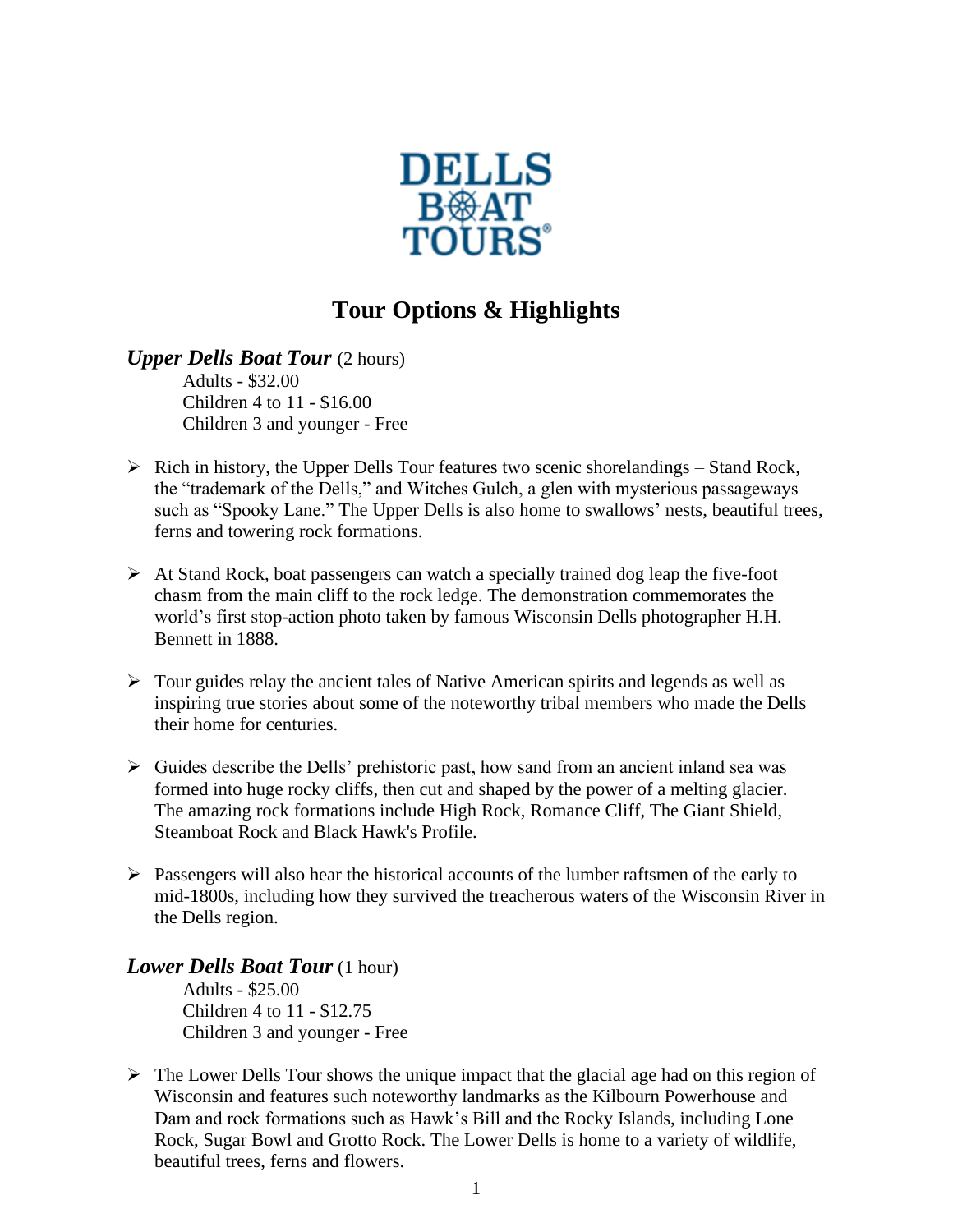- $\triangleright$  Tour guides describe the prehistoric past of the Dells, how the unique rock formations have been shaped for thousands of years by glacial runoff and the effects of wind and water.
- $\triangleright$  Guides also share the historical accounts of the rivermen of the mid-1800s, who traversed the treacherous waters of the Wisconsin River as they moved their lumber rafts south.

*Complete Dells Boat Tour* (3 hours – taken in two segments)

Adults - \$44.46 Children 4 to 11 - \$28.75 Children 3 and younger - Free

- ➢ This tour is a package that includes both the Upper and Lower Dells Tours. Purchasing the package saves visitors about 20 percent for the adult ticket bundle.
- $\triangleright$  The tour is taken in two segments. Since a dam separates the Upper and Lower Dells, passengers need to switch boats.
- ➢ The two tour segments do not have to be taken back-to-back. Tickets are valid for the entire season and can be used at the visitor's leisure.
- ➢ Other combination excursion packages, including Jet Boat Adventures and Original Wisconsin Ducks, are also available. Visit [dellsboats.com](https://www.dellsboats.com/) for pricing.

## *Sunset Dinner Cruise* (2¼ hours)

Adults - \$77.50 Children 4 to 11 - \$67.50 Children 3 and younger – Free, without a meal

- ➢ Sunset Cruises highlight the beauty of the Wisconsin River at dusk and feature a surf n' turf dinner and live entertainment.
- ➢ The dinner cruise begins its Summer 2022 run on Sunday, May 29 of Memorial Day Weekend and runs through Saturday, September 17. Cruise dates vary. See [www.dellsboats.com](http://www.dellsboats.com/) for a complete schedule.
- ➢ The cruise follows the same route as the Upper Dells Boat Tours, showcasing the towering cliffs and picturesque landscape.
- ➢ At our exclusive Witches Gulch shorelanding passengers can enjoy a quiet stroll along the torch-lit boardwalk.
- ➢ Dinner features a grilled surf n' turf entrée including a 5.5 to 6-ounce sirloin steak and four jumbo shrimp, mixed green salad, baked potato, fresh market vegetable, dessert, and a variety of beverages. Complimentary bar for the first hour; cash bar available after that.
- ➢ Live musical entertainment includes a mix of genres from folk and pop, to rock, country and "island beat."